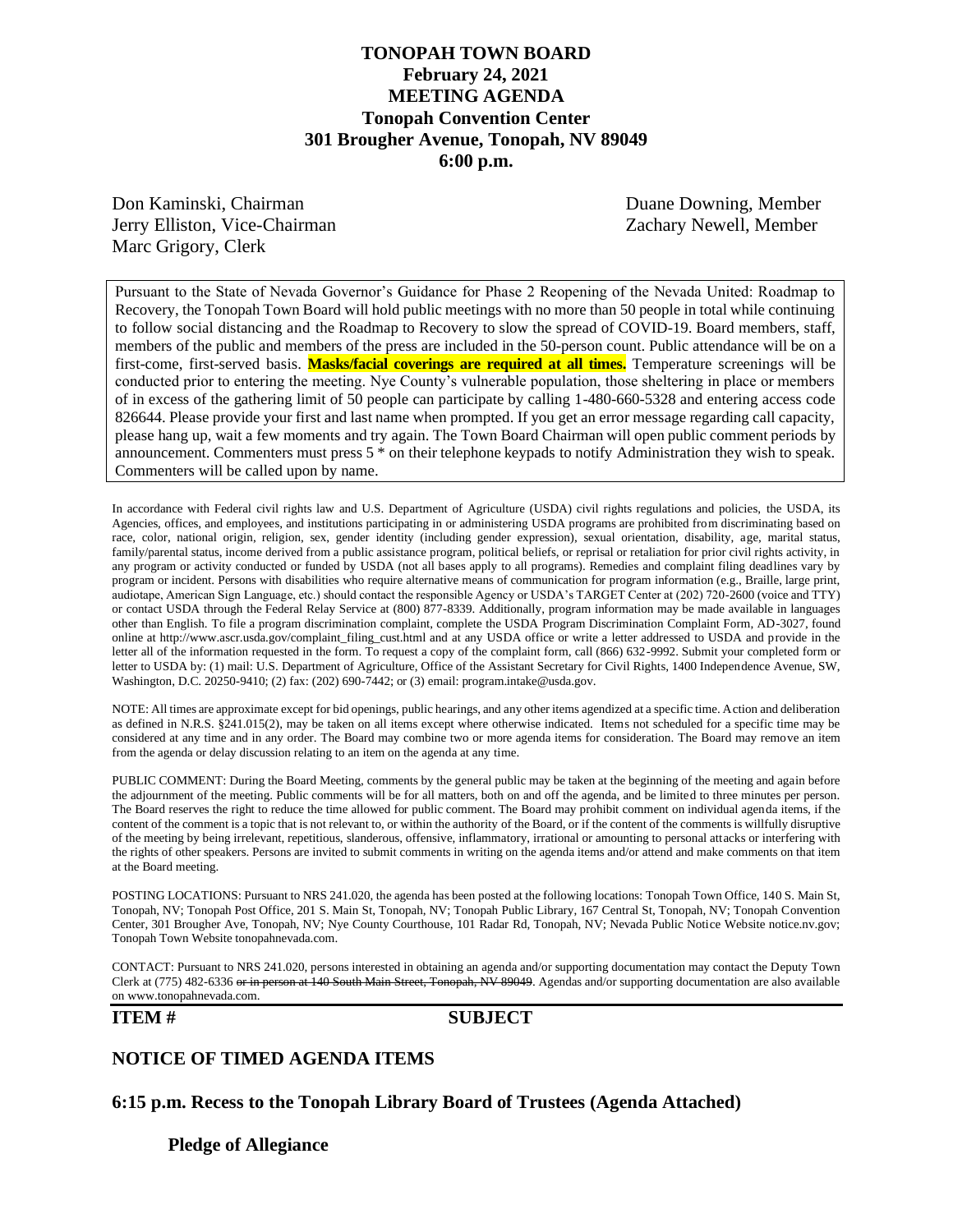- 1. Public Comment Three minute time limit per person for matters both on and off the agenda. No action will be taken by the Board.
- 2. For Possible Action Approval of the Agenda for the Tonopah Town Board Meeting held this day, February 24, 2021.
- 3. For Possible Action Discussion, deliberation, and possible action to approve minutes, in context, from the regular meeting(s) held January 27, 2021.
- 4. Town Board Member's, Department Manager's, Nye County Commissioner's and Tonopah Main Street Comments This item is limited to announcements and/or topics/issues proposed for future meetings / workshops.
- 5. [For Possible Action](https://www.tonopahnevada.com/agendas/backup-2021/2-24-2021-item-5.pdf) Discussion, deliberation, and possible decision to approve purchase of 15 bales of Pro Mix BX Mycorrhizae Soilless potting media for the Downtown planters in an amount no to exceed \$1,000.00. (Petitioner: Tonopah Main Street)
- 6. [For Possible Action](https://www.tonopahnevada.com/agendas/backup-2021/2-24-2021-item-6.pdf) Discussion, deliberation, and possible decision to approve a request for use of the Tonopah Fairgrounds Arena by Ladner Rodeo Productions for the Jim Butler Stampede and other 2021 rodeo events, dates to be determined. (Petitioner: TJ & Shaunna Ladner)
- 7. For Possible Action Discussion, deliberation, and possible action on Department Staff Reports:
	- a) Town Administration
	- b) Town Maintenance
	- c) Fire Department
	- d) Pool
	- e) Parks
	- f) Rodeo Grounds
	- g) Joe Friel Sports Complex
	- h) Tonopah Historic Mining Park
	- i) Convention Center
	- j) Tourism/Events, Room Tax
	- k) Capital Projects
	- l) Tonopah Public Utilities Water Fund: Administration, Operations, Distribution, Transmissions, Wells
	- m) Tonopah Public Utilities Sewer Fund: Administration, Operations, Treatment Plant
- 8. Correspondence Review and discussion; no action will be taken.
- 9. For Possible Action Approval of vouchers for payment.
- 10. Public Comment Three minute time limit per person for matters both on and off the agenda. No action will be taken by the Board.
- 11. For Possible Action Adjourn.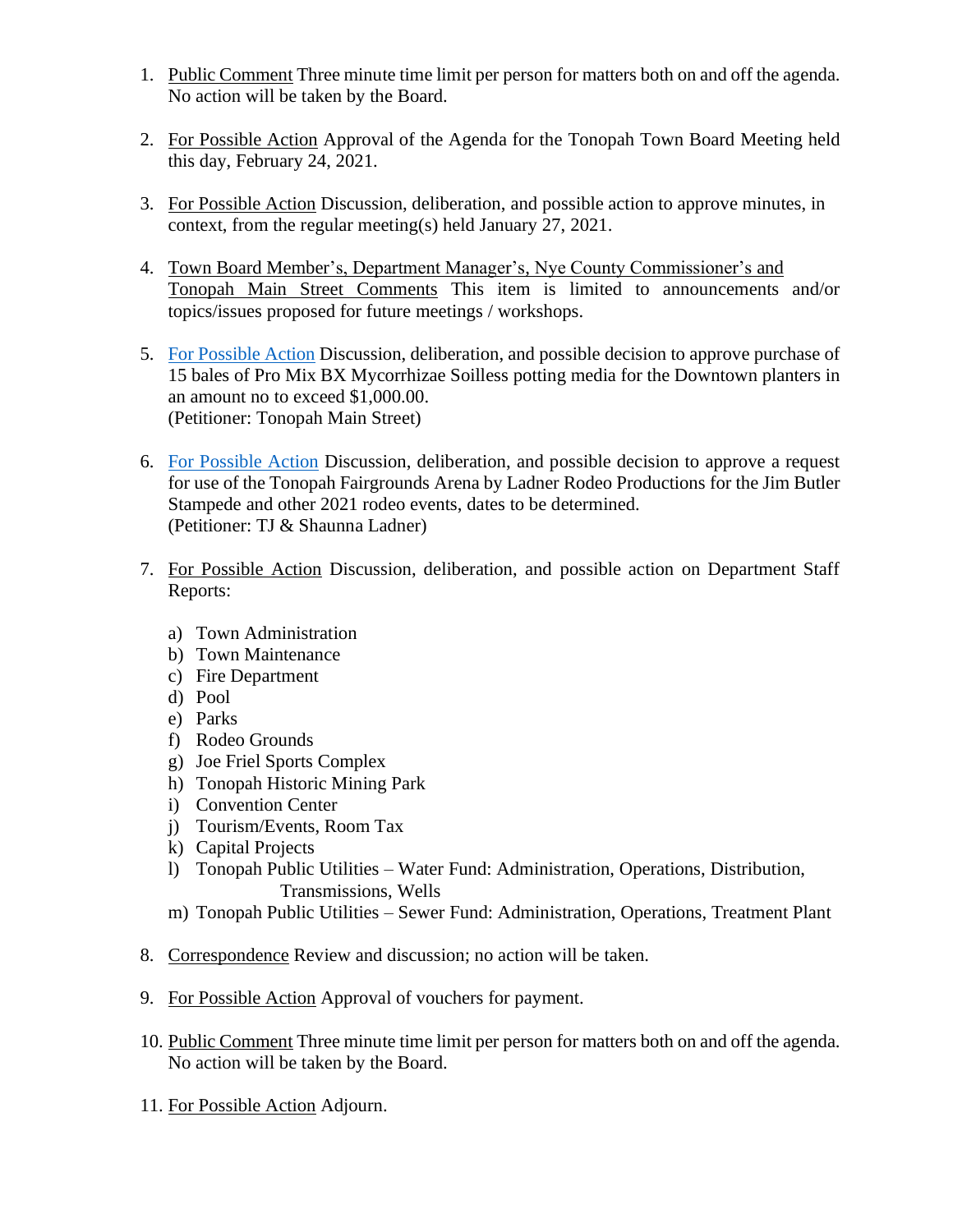## **TONOPAH LIBRARY DISTRICT BOARD OF TRUSTEES February 24, 2021 MEETING AGENDA Tonopah Convention Center 301 Brougher Avenue, Tonopah, NV 89049 6:15 p.m.**

Duane Downing, Chairman Jerry Elliston, Trustee Don Kaminski, Vice-Chairman Zachary Newell, Trustee Marc Grigory, Clerk

Pursuant to the State of Nevada Governor's Guidance for Phase 2 Reopening of the Nevada United: Roadmap to Recovery, the Tonopah Library District Board of Trustees will hold public meetings with no more than 50 people in total while continuing to follow social distancing and the Roadmap to Recovery to slow the spread of COVID-19. Board members, staff, members of the public and members of the press are included in the 50-person count. Public attendance will be on a first-come, first-served basis. Temperature screenings will be conducted prior to entering the meeting. **Masks/face coverings are required at all times.** Nye County's vulnerable population, those sheltering in place or members of in excess of the gathering limit of 50 people can participate by calling 1-480-660-5328 and entering access code 826644. Please provide your first and last name when prompted. If you get an error message regarding call capacity, please hang up, wait a few moments and try again. The Tonopah Library District Board of Trustees Chairman will open public comment periods by announcement. Commenters must press 5 \* on their telephone keypads to notify Administration they wish to speak. Commenters will be called upon by name.

In accordance with Federal civil rights law and U.S. Department of Agriculture (USDA) civil rights regulations and policies, the USDA, its Agencies, offices, and employees, and institutions participating in or administering USDA programs are prohibited from discriminating based on race, color, national origin, religion, sex, gender identity (including gender expression), sexual orientation, disability, age, marital status, family/parental status, income derived from a public assistance program, political beliefs, or reprisal or retaliation for prior civil rights activity, in any program or activity conducted or funded by USDA (not all bases apply to all programs). Remedies and complaint filing deadlines vary by program or incident. Persons with disabilities who require alternative means of communication for program information (e.g., Braille, large print, audiotape, American Sign Language, etc.) should contact the responsible Agency or USDA's TARGET Center at (202) 720-2600 (voice and TTY) or contact USDA through the Federal Relay Service at (800) 877-8339. Additionally, program information may be made available in languages other than English. To file a program discrimination complaint, complete the USDA Program Discrimination Complaint Form, AD-3027, found online at http://www.ascr.usda.gov/complaint\_filing\_cust.html and at any USDA office or write a letter addressed to USDA and provide in the letter all of the information requested in the form. To request a copy of the complaint form, call (866) 632-9992. Submit your completed form or letter to USDA by: (1) mail: U.S. Department of Agriculture, Office of the Assistant Secretary for Civil Rights, 1400 Independence Avenue, SW, Washington, D.C. 20250-9410; (2) fax: (202) 690-7442; or (3) email: program.intake@usda.gov.

NOTE: All times are approximate except for bid openings, public hearings, and any other items agendized at a specific time. Action and deliberation as defined in N.R.S. §241.015(2), may be taken on all items except where otherwise indicated. Items not scheduled for a specific time may be considered at any time and in any order. The Board may combine two or more agenda items for consideration. The Board may remove an item from the agenda or delay discussion relating to an item on the agenda at any time.

PUBLIC COMMENT: During the Board Meeting, comments by the general public may be taken at the beginning of the meeting and again before the adjournment of the meeting. Public comments will be for all matters, both on and off the agenda, and be limited to three minutes per person. The Board reserves the right to reduce the time allowed for public comment. The Board may prohibit comment on individual agenda items, if the content of the comment is a topic that is not relevant to, or within the authority of the Board, or if the content of the comments is willfully disruptive of the meeting by being irrelevant, repetitious, slanderous, offensive, inflammatory, irrational or amounting to personal attacks or interfering with the rights of other speakers. Persons are invited to submit comments in writing on the agenda items and/or attend and make comments on that item at the Board meeting.

POSTING LOCATIONS: Pursuant to NRS 241.020, the agenda has been posted at the following locations: Tonopah Town Office, 140 S. Main St, Tonopah, NV; Tonopah Post Office, 201 S. Main St, Tonopah, NV; Tonopah Public Library, 167 Central St, Tonopah, NV; Tonopah Convention Center, 301 Brougher Ave, Tonopah, NV; Nye County Courthouse, 101 Radar Rd, Tonopah, NV; Nevada Public Notice Website notice.nv.gov; Tonopah Town Website tonopahnevada.com.

CONTACT: Pursuant to NRS 241.020, persons interested in obtaining an agenda and/or supporting documentation may contact the Deputy Town Clerk at (775) 482-6336 or in person at 140 South Main Street, Tonopah, NV 89049. Agendas and/or supporting documentation are also available on www.tonopahnevada.com.